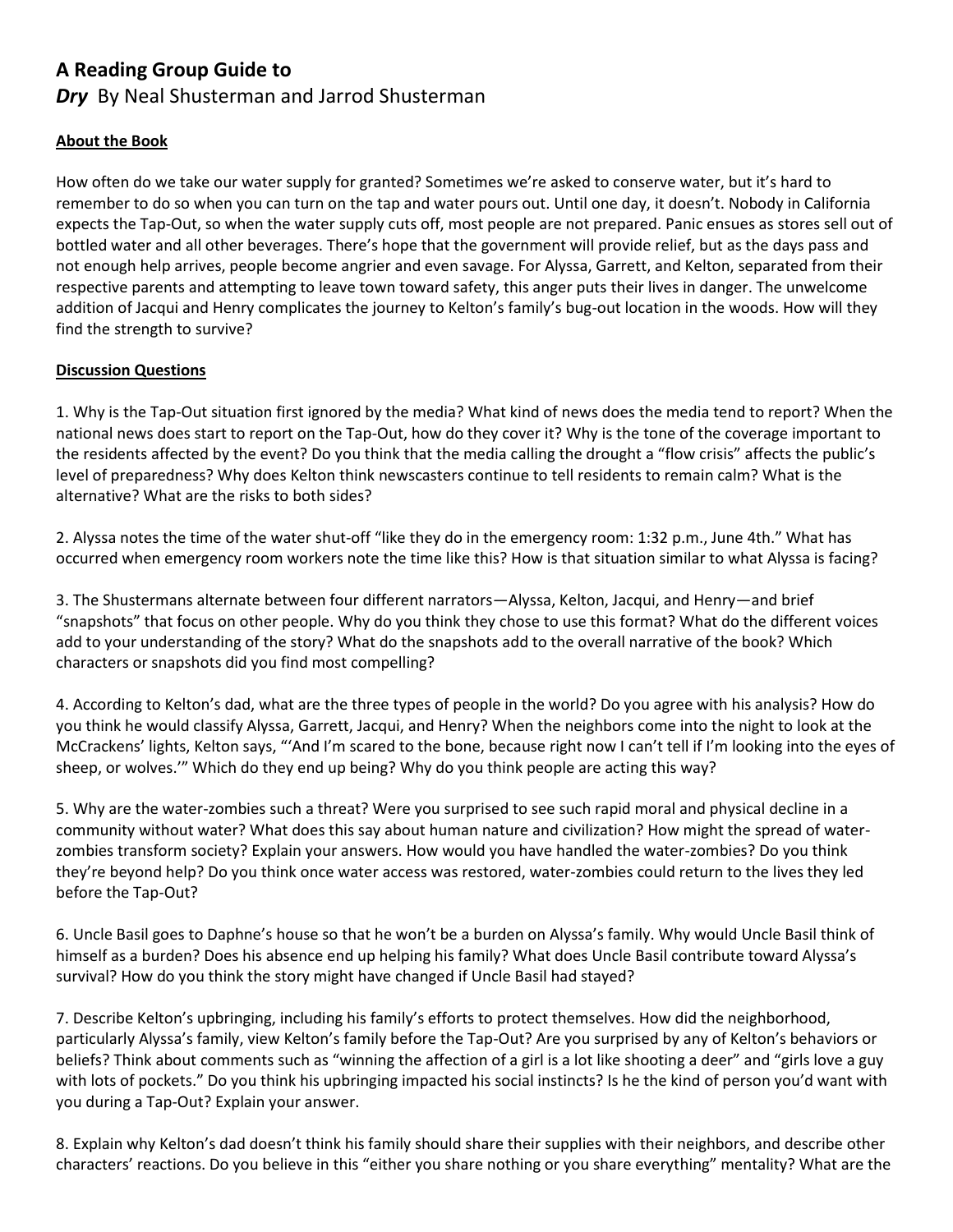consequences of both actions? Why do some characters change their minds about sharing resources?

9. When Alyssa and Garrett set out with Kelton to find their parents, she's surprised to see that her neighborhood looks the same, noting that "the wreckage is more internal." At what point does the damage from the Tap-Out begin to reflect on the outside world? How does the level of visible wreckage relate to the breakdown of polite society? Are there other sorts of internal wreckage shown in this story? Do you think you would have been more afraid of the internal or external impact? Which factors would you have let guide your actions?

10. Garrett and Alyssa have very different reactions to the scene on the beach. Would you have continued walking on the beach to find out what happened? What other clues might you have found? Why do you think the authors made the object in the water ambiguous, rather than saying that it was a body?

11. When Kelton draws his gun on Dalton, he is unable to pull the trigger. With all his survivalist training, why do you think he's unable to kill Dalton? Do you think he would have been able to shoot the marauders who overran his house? What is the difference between the confrontation with Dalton and the situation with Benji and Kyle? Why do you think the outcome is so different later in the story? How has Kelton changed between the two events?

12. What does the "call of the void" mean to Jacqui? How does her familiarity with risk help or hinder her as she tries to survive the Tap-Out? Does her attitude toward the call of the void change during the course of the story?

13. Why does Jacqui decide against going back to the house where she is squatting after witnessing the scene at the beach? Do you agree that her chances of survival are better with people rather than hiding from them? Think about the state of the beach when Garrett and Alyssa arrived, and the evidence that something terrible had occurred there. Did Jacqui's description of her beach experience match what you thought had happened based on Garrett and Alyssa's observations? What made Jacqui realize it was going to turn into a riot? What would you have done in the situation? What could have been done to prevent the situation?

14. It is difficult for the different members of this group to trust one another. What alliances form as they move toward the bug-out? How do the different characters lose or gain the confidence of others? In the end, who do you think proves themselves worthy of that trust? How might outcomes have changed if someone had shown more or less trust toward the others?

15. What is Kelton's dad trying to avoid with his end-of-the-world prepping? Is he able to achieve his goal of protecting his family? Do you think Kelton's ability to see his father as human is a consequence of the situation at hand or of shifting perceptions on Kelton's part?

16. Are you surprised that Jacqui leaves the antibiotics for Uncle Basil and Daphne? What does it say about who Jacqui really is? Do you think she would have done this at the beginning of the story? Explain your answer.

17. Why do the others allow Henry to travel with them? Are there points at which they could have gotten what they needed without him? Why do you think no one thought to look inside the packaging to make sure Henry was really carrying a full case of water? Why is it so much easier for Alyssa to trust him than it is for her to trust Jacqui or even Kelton?

18. As the group travels down the aqueduct, Kelton says, "'It feels to me like the world has torn in two, and we're traveling the seam of that tear. The chasm between what was, and what will be.'" Do you think the world has torn in two? Explain your answer. Why do you think Kelton feels this way? Why is an aqueduct such an appropriate place to act as the seam between the old world and the new? Can you think of a time in your life where you've faced a big transition? If so, can you relate to Kelton's statement? How would your feelings have impacted your actions if you were in Kelton's situation?

19. Why does Brady leave home? Do these reasons have anything to do with his family's inability to reach him after the Tap-Out? How does his death change the way that Kelton reacts to the events around him? In what way do Brady's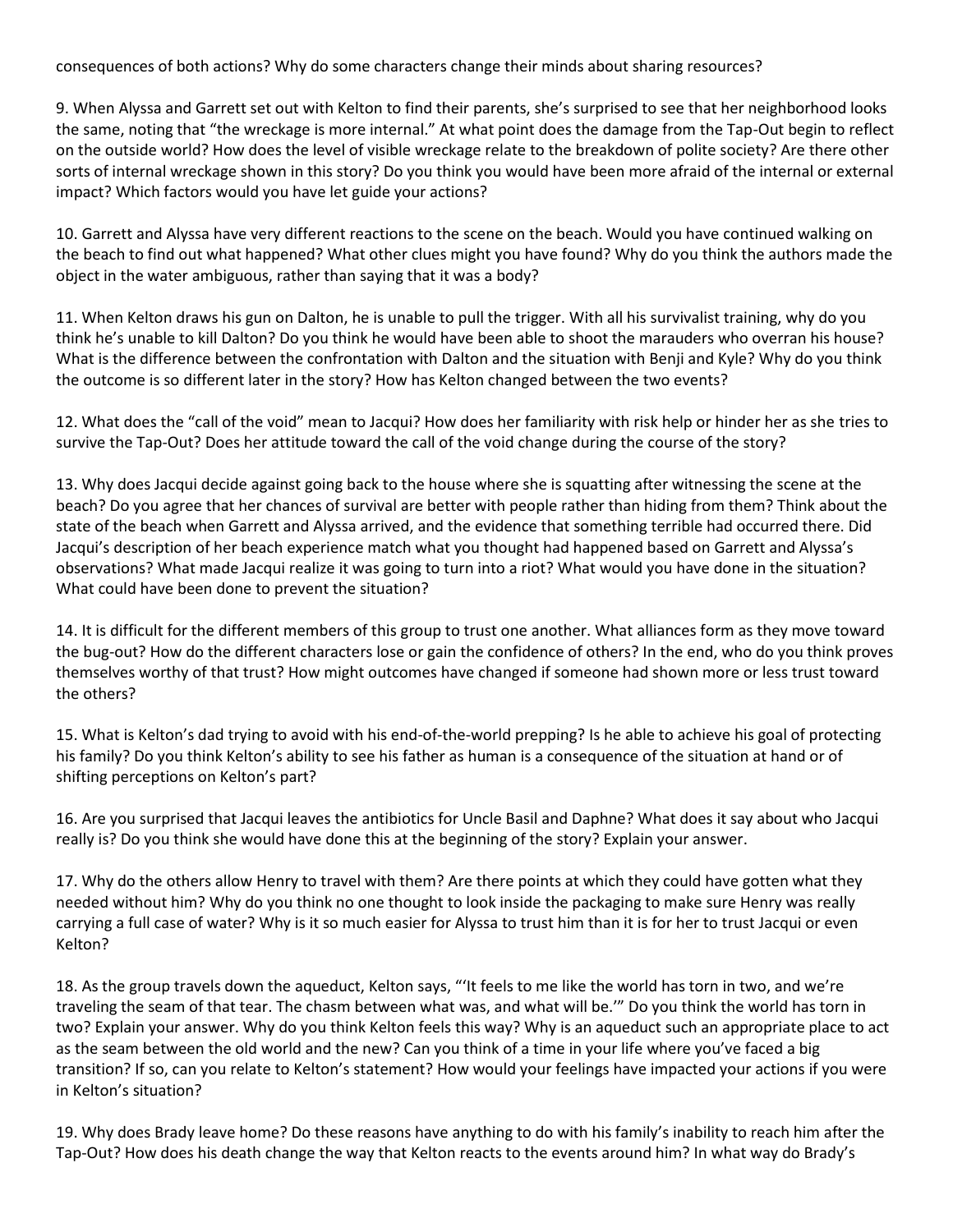actions endanger his family as well as himself?

20. What allows the Water Angel's group to work together without turning on one another or falling prey to outside dangers? How much of this has to do with Charity's personality? What keeps the group from staying on the highway with Charity? Can you come up with other places that water can be found where others may not have thought to look?

21. Why was Kelton's drone spying on Alyssa inappropriate and unacceptable? Do you think Kelton now understands the seriousness of his actions?

22. As Alyssa steals water to save Garrett, Jacqui says, "'I won't take [the water]. Because even though I've seen everyone around me lose their humanity today, I realize that in this moment, I have finally found mine.'" What evidence does she have that everyone else has lost their humanity? What has caused her to find hers? Think about how Alyssa said she would never become a monster, yet she's taken water from an old woman to save her brother. Would you do the same to save yourself or someone you love?

23. Do you think Alyssa would have been able to shoot Garrett, Kelton, and herself? Would this have been an act of bravery or of cowardice? Have you or anyone you know ever faced an impossible decision? If so, how was it handled? Did you come to a solution? What did you learn about yourself or your values?

24. Why does Henry take credit for saving people from a burning building? How does this relate to his actions throughout the story? Do you think he views the Tap-Out as a tragedy or an opportunity? Often characters grow throughout a novel, while others fall or simply don't change at all. Which kind of character is Henry? When you learn his age at the end of the book, does it change your opinion of him? Explain your answer.

#### **Extension Activities**

1. The citizens of California had made some halfhearted efforts to conserve water, but they were not enough to prevent the chaos of a shutdown. What is your community doing to conserve this precious natural resource? Research what water-saving ordinances exist in your town, and if there is a plan for providing water during a drought. If there is not, talk to local leaders about your concerns or draft a letter urging them to create some.

2. Individuals and families can also help conserve water in their own homes and yards. What efforts have you made toward conservation? Come up with a plan for your household that will allow you to save a gallon of water per day. When you have mastered these techniques, see if you can decrease your water usage even further.

3. The scarcity of natural resources made it prohibitively difficult for Alyssa and the others to share with their neighbors. Help prevent this sort of situation by collecting non-perishable food and beverages for a local food pantry. Get your classmates or neighbors involved in the cause.

4. Kelton and his family had prepared both their home and their bug-out for survival in case of a crisis like the Tap-Out. What would be in your survival kit? Decide what you would need to carry with you in case of an emergency, and gather the items together in a sturdy bag or backpack. Keep it on hand in case anything happens. What items should everyone have in an emergency kit?

5. There are a number of skills that Alyssa and the others find handy during their journey, including first aid, martial arts, and map reading. Choose one of these skills that you don't currently possess, and learn more about it. Take lessons or visit your local library for books and videos on the topics.

6. The group has to navigate mountains, forests, and river beds to reach safety. Using google earth or satellite map pictures, plot out the actual path they took from South Orange County to the Angeles National Forest. What would you have found most challenging? Most thrilling?

7. Though the desalination machines do not end up producing any potable water, you can learn to make your own